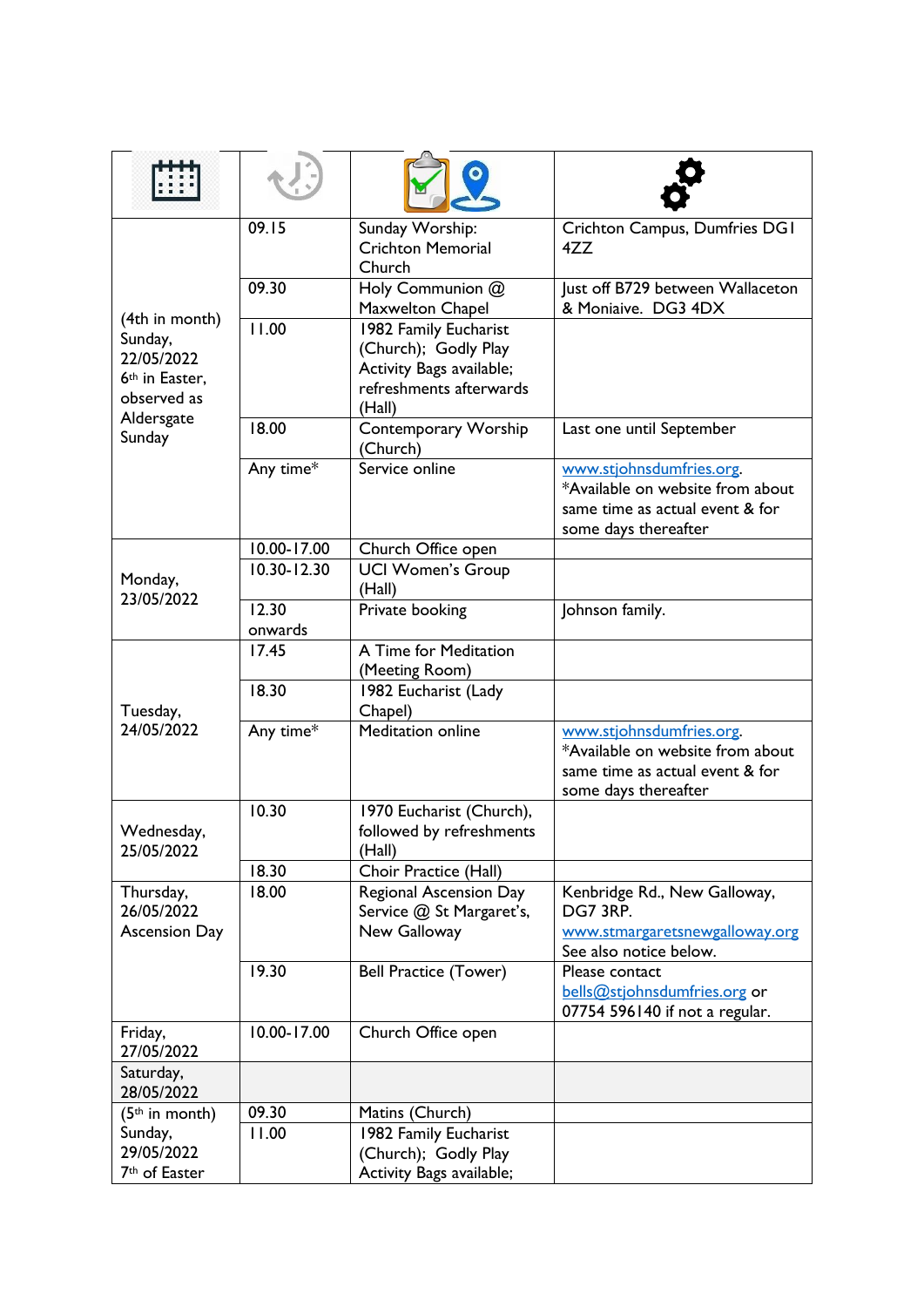|  |           | refreshments afterwards<br>(Hall)      |                                                                                                                         |
|--|-----------|----------------------------------------|-------------------------------------------------------------------------------------------------------------------------|
|  | Any time* | Service online                         | www.stjohnsdumfries.org.<br>*Available on website from about<br>same time as actual event & for<br>some days thereafter |
|  | 6.00      | Interweave/Quterweave<br>(Provisional) | None this week                                                                                                          |
|  |           |                                        |                                                                                                                         |

And, as always, if you need us, you can contact

- The Rector on 01387 254126 / 07487 653069
- / [rector@stjohnsdumfries.org](mailto:rector@stjohnsdumfries.org)

The Church Office on 07754 596140 / [pastadmin@stjohnsdumfries.org](mailto:pastadmin@stjohnsdumfries.org)

# **Post Covid Arrangements**

The common cup was re-introduced a few weeks ago. A few points to make in connection with that.

- o Receiving communion at the High Altar involves closer contact with others than we have become accustomed to in church. If you feel that, when moving between your pew and the High Altar, you wish to wear a mask, feel free to do so.
- o In any event the Vestry asks that we continue the practice of moving down the centre aisle and back up the appropriate side aisle.
- o You are reminded that receiving in one kind, i.e., only the bread, is a valid way of taking communion.
- o Dipping your wafer in the wine known as Intinction is now once again permitted, for those who wish it. Please be very sure, in that instance, to sanitise your hands thoroughly beforehand.

Finally, the church is now open once again throughout the day (approx. 10.30- 16.30) to visitors, and for private prayer and reflection.

**New Member of Clergy Team**: I am delighted to advise you that the Reverend John McHale, who led our Good Friday talks this year, will be joining us on our clergy team, beginning in June. John has been worshipping with us for about sixteen months on and off, dependent on whether he is needed by the bishop, to cover vacant charges. John's present work commitments restrict his involvement with us in the months of July and August, but thereafter he will be freer to conduct services on Sundays and midweek. John was a Roman Catholic monk for a number of years before teaching music in a Church of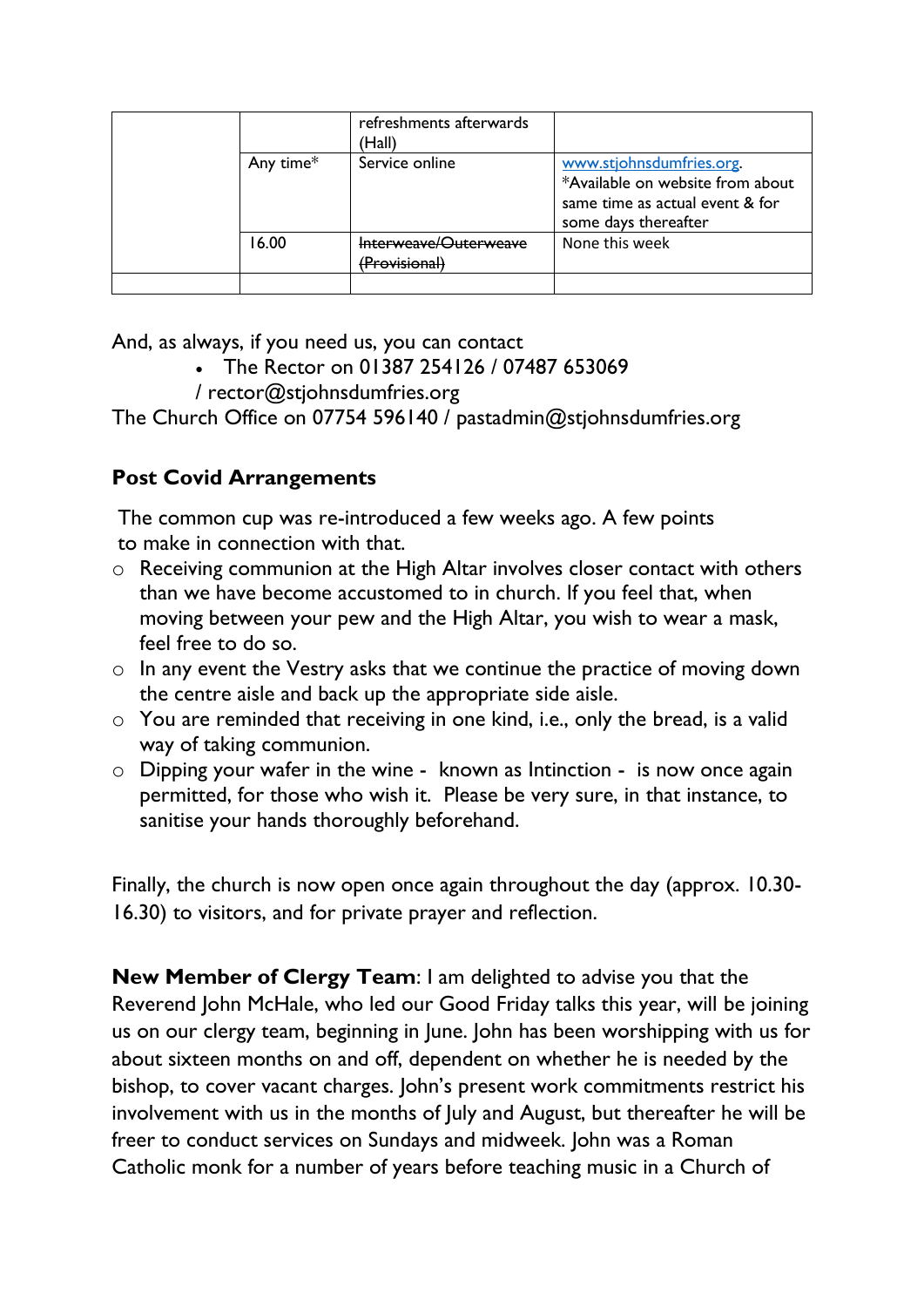England School. His vocation to priesthood was recognised whilst teaching and he went on to Ordination in the Church of England and served for many years as a School Chaplain. We warmly welcome John onto our clergy team, and look forward to serving with him, and wish him every blessing in our midst. *Janice*

**Ascension Day is the 26th May** and the **Regional Ascension Day service will be held this year at St Margaret's, New Galloway**. The service will be at 6pm. Canon Barry Gilbert will preside and the Rev John McHale (see above) will preach. We are invited to take a picnic from 5pm onwards--not bring and share. St Margaret's will provide tea, coffee, biscuits and traybakes and hope that the weather will be good enough for us to picnic outside.

- St Margaret's website has good instructions giving directions to the church. [www.stmargaretsnewgalloway.org](http://www.stmargaretsnewgalloway.org/)
- If you would like a lift to the service, please ask--but you may have to wait for the Regional Council meeting after the service to finish before travelling back. We are planning a short agenda and visitors are welcome at the meetings.
- If you are planning to go it would be helpful (but not essential) if you could let me know. St Margaret's would appreciate an idea of numbers for catering.

### *Margaret Morton*

There is **no MU Eucharist on 2nd June**. However, the **MU Summer Outing** will take place on Thursday 9th June. At 1.30 pm, we will be visiting Ellisland, Robert Burns' farm just outside Dumfries. We will be given a tour of the farm, which will last  $1 - 1 \frac{1}{2}$  hours. We can try to soak up the many poems and songs he wrote there, and admire Jean Armour's garden. Afterwards, we will have afternoon tea at nearby Friars' Carse, a beautiful country house hotel on the banks on the Nith, where we will all behave ourselves and not get into an inebriated state, as Rabbie so famously did. The cost for Ellisland and afternoon tea will be £17. Anyone who would like to join us on this outing, should contact Carolynne Sorrell, Kim Tofield or Mary Solley. Lifts can be arranged, leaving St John's at 1pm. All welcome

**Christian Aid Week 15-21 May:** thank you to those who have already returned the Christian Aid Week envelope. If you would like to give but do not have an envelope they are available at the back of church as is information about the focus for this year--Zimbabwe and the impact climate change is having on small scale farmers. Please place envelopes in the offertory or give them to Christopher Pierson-Harvey or myself.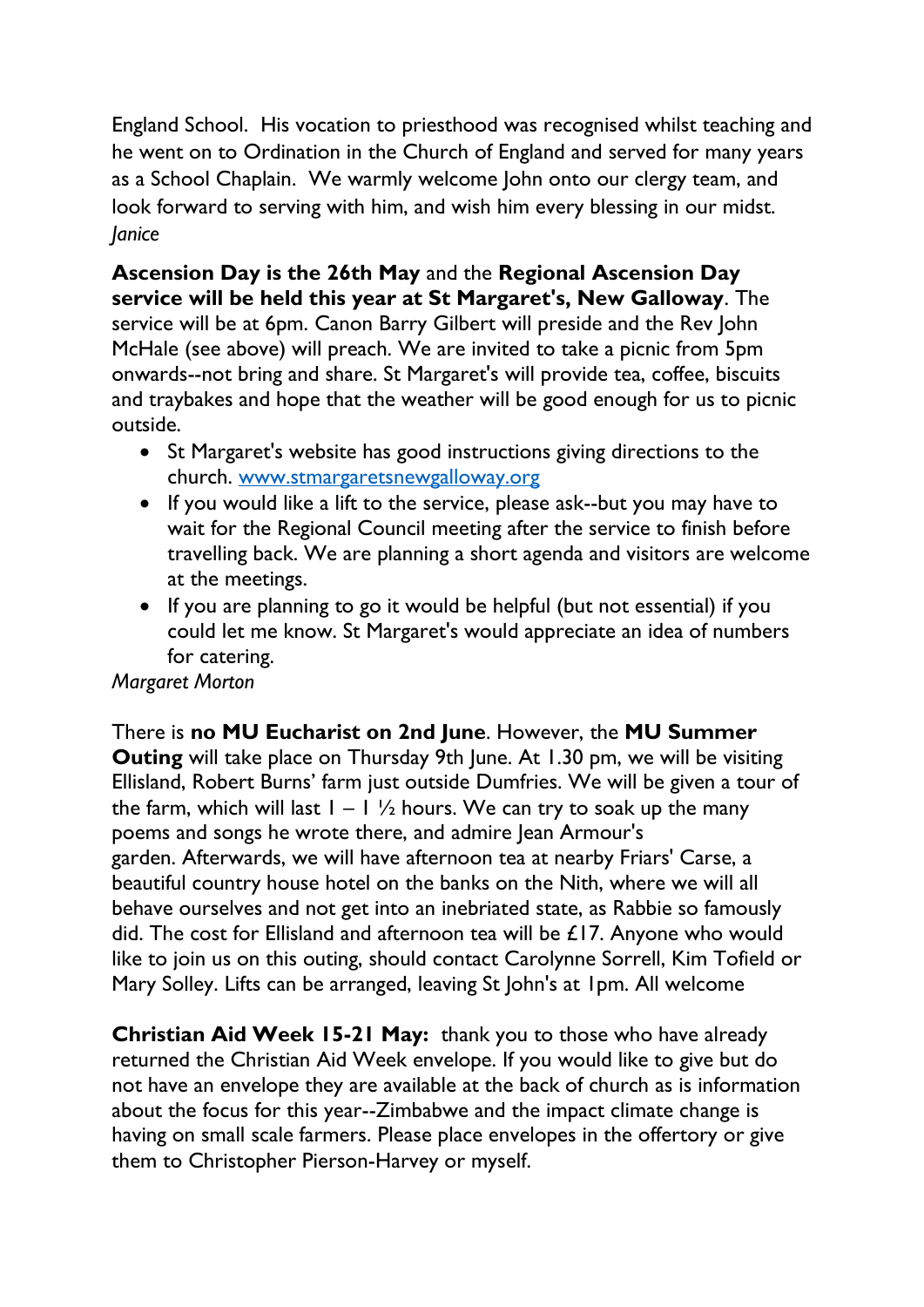- If you prefer to give on line there is a local lust Giving page at [https://giving.give-star.com/online/christian-aid/dumfries-christian-aid](https://giving.give-star.com/online/christian-aid/dumfries-christian-aid-group-caw2022)[group-caw2022](https://giving.give-star.com/online/christian-aid/dumfries-christian-aid-group-caw2022)
- Many thanks as well for the generous  $£49.65$  donated for cakes and biscuits last Sunday.
- Any questions, please ask

## *Margaret Morton*

There will be an **Open Garden Evening**, with the lighting of a traditional **Jubilee Beacon**, one of a series across the whole country, at **Elshieshields** from 8pm on **Thursday, 02/06/2022**. Entry is free, but donations towards relief efforts in Ukraine will be gratefully accepted.

- Gardens open from 8 pm
- Beacon lighting at 9.45pm to coincide with national event
- Live music, refreshments
- In aid of Ukrainian charities
- RSVP if possible: please text 07884 256913 or email [ann.shukman@icloud.com](mailto:ann.shukman@icloud.com)
- Please bring picnic seating if appropriate

Lifts should be able to be arranged. Ask the Church Office.

Just a reminder (to myself, as much as anyone else) please to ensure that the outer (car park) **door to the Hall** should be kept closed and, if you're the last person to leave, it should, please, be locked, both with the Yale and the mortice locks. Also, please be sure to check that the left- hand door (looking from the outside) is properly secured: both top and bottom bolts need to be in the holes and they usually need to be helped to do this. If those bolts aren't engaged, the doors can still be opened from the outside, even if locked. *David Kerr*

People have been asking about resuming our **programme of outings.** We need a **minimum of 10 people** (max 15) to make booking the minibus viable and, if you haven't been before, the bus is fully accessible (ie has a lift) and you'd be very welcome to come along. There have been suggestions of going to see the Viking Hoard in Kirkcudbright and there are plenty of other destinations, near (Threave) and far (Alnwick Castle, Dundee V&A…) we could do as well. At the time of writing, few people have signed up, so the trip that might have run yesterday, 21 May, did not run, and it looks unlikely the 28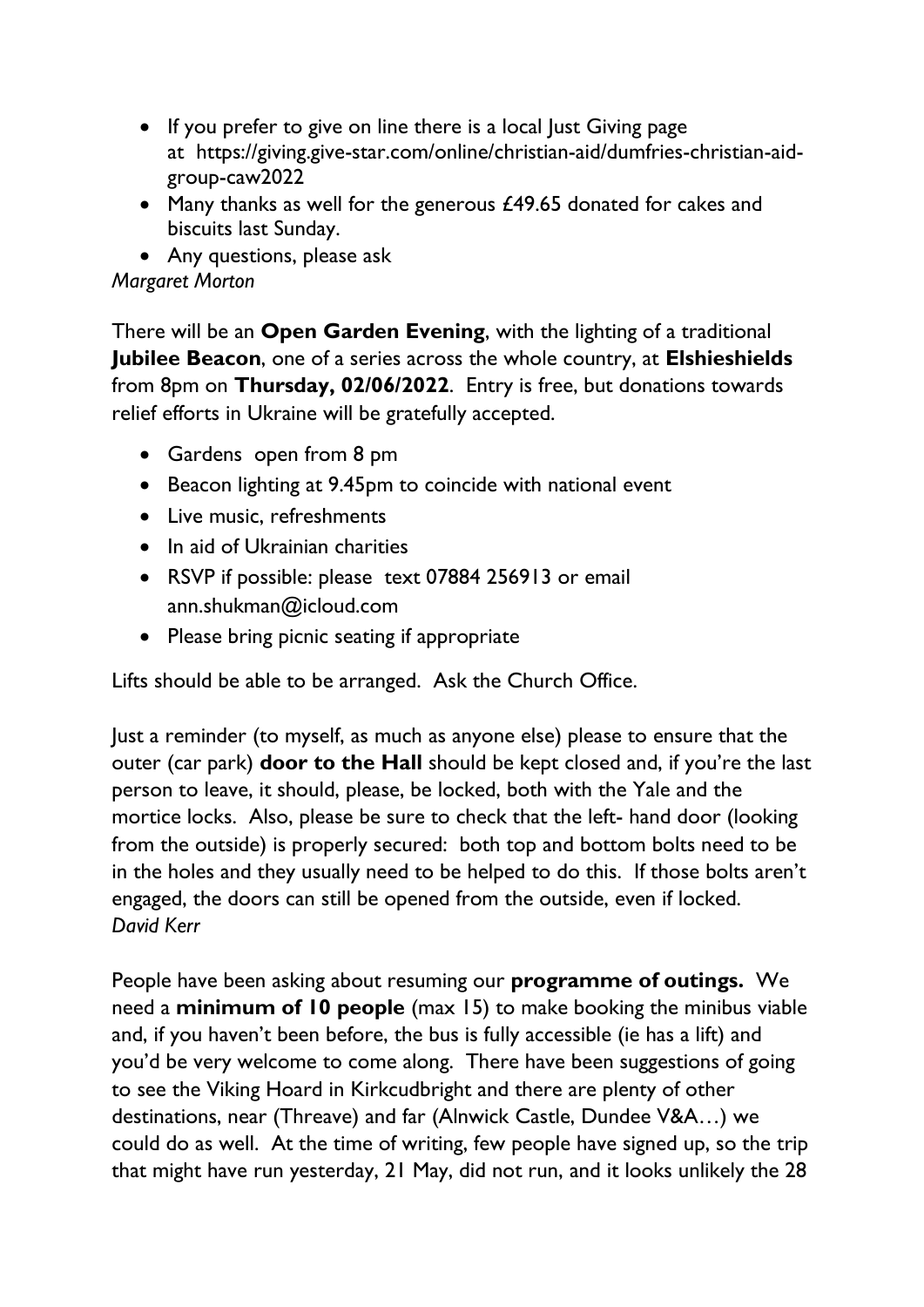May will, either. I do know, however, that several people who are trip aficionados were unavailable on those dates. I'm not able to offer any during June (except Spring Fling, see below), but should be able to offer some July and/or August dates shortly. In the meantime, suggestions of destinations welcome.

• Thornhill Community Transport and Cairn Valley Community Transport are both participating in **Spring Fling** this year, over the Jubilee weekend, and covering all the studio tours throughout the whole of D&G. See<https://www.spring-fling.co.uk/whats-on/bus-tours/> for more info and to book. *David*

**Use of High and Nave Altars**: the Vestry has taken account of the views expressed at the recent Special General Meeting. It was unanimously concluded that to make the receiving of communion accessible to as many people as possible and to respect the sincerely held views of members of the congregation **both** altars would be used regularly; that the High Altar would be used at Christmas and Easter and that the Rector would have discretion, on rare and special occasions, to amend which altar was to be used.

- In summary:
	- o the Nave Altar will be used on the 1st and 3rd Sundays
	- o the High Altar will be used on the 2nd, 4th and 5th Sundays
	- o the High Altar will be used at Christmas and Easter and
	- o the Rector has discretion, on rare and special occasions, to amend that pattern.

The Vestry also took account of comments made about the administration of communion in both kinds at the Nave Altar and the need for a **slower pace**. This will be discussed with the Stewards, who will help to facilitate it.

**Protection of Vulnerable Groups**: the Diocese has approved the appointment of Billy Dewar-Riddick as the Co-ordinator of our arrangements for the Protection of Vulnerable Groups. We are grateful to him for undertaking this work on our behalf. If you have any matters of concern please approach him personally or by e mail, using protection $@$ stjohnsdumfries.org.

**Platinum Jubilee**: We are planning to mark the Jubilee with a **bring and share lunch** on Sunday the 5th June together with an exhibition of any memorabilia people may have from the 70 years of the Queen's reign- coronation mug, card to mark a wedding anniversary or 100th birthday etc. They will be on display in the locked showcases in the War Memorial Chapel.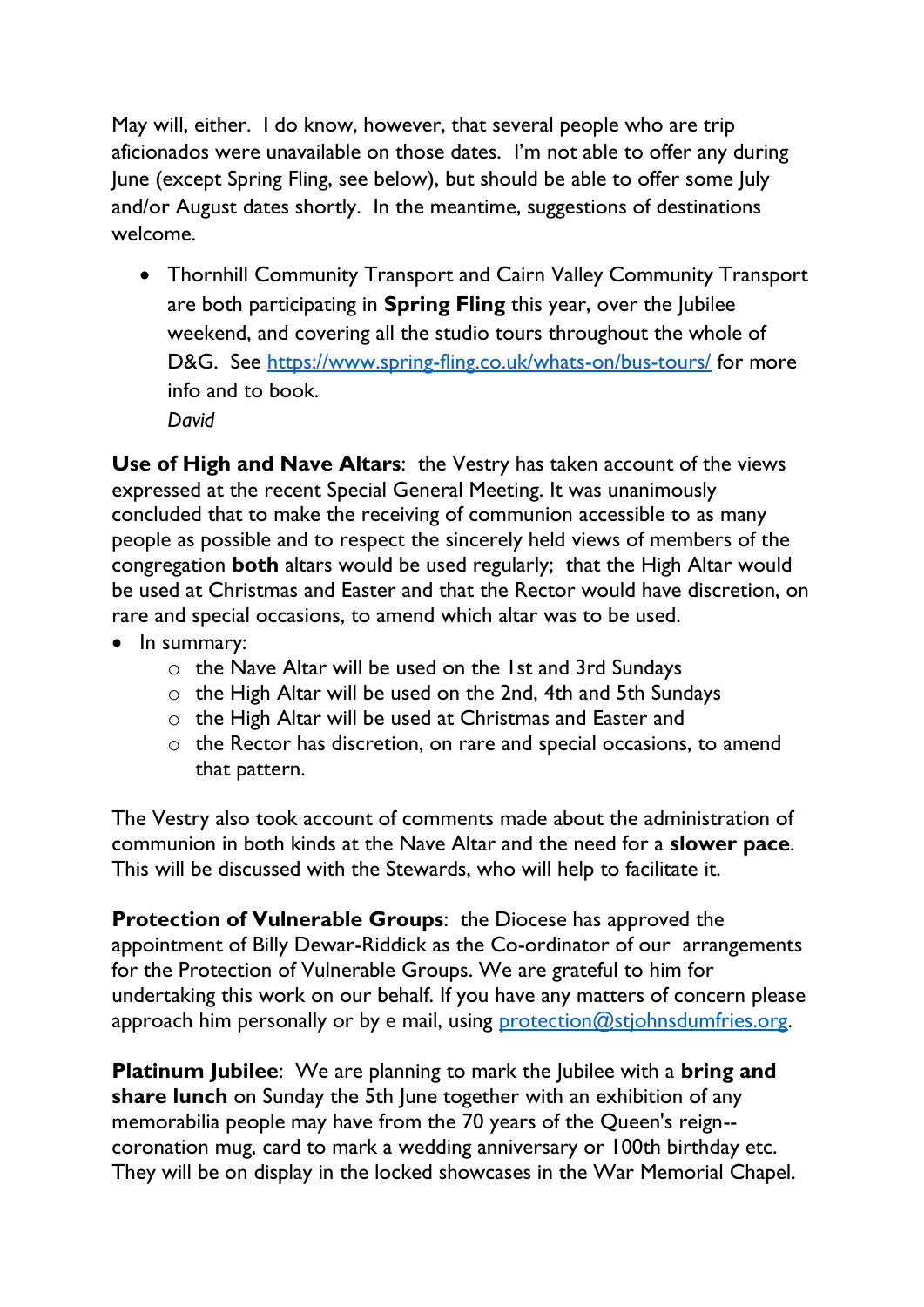If you have any such items you'd be willing to lend for the display, please speak to Ashley Cross or Margaret Morton.

**Bear Fest 7-9 July**: we will need stewards in both the church and the hall to welcome people coming to the Bear Fest. If you can help with this, please will you sign up on the sheet at the back, near the door to the Hall.

# **Diocese of Glasgow and Galloway Administrative Assistant / Property PA to Dean**

A part time appointment is required for the Diocese of Glasgow and Galloway in the Scottish Episcopal Church, located in our attractive new Diocesan Centre. *If you're interested, please contact the St J's office, who can provide full details.*

### **Concert (part of D&G Arts Festival) in memory of Derek Rangecroft, RIP. –** >

*A Life In Music* - **Sunday 22nd May 2022** @ 3pm-5pm (with interval), at the Duncan Rooms, Easterbrook Hall, Dumfries. Part of Dumfries & Galloway Arts Festival.

- Tickets priced at £15 / under 26 £7.50
- 10% of ticket sales will be donated to Macmillan Cancer Care.
- Artists performing include soprano Claudia Wood (one of Derek's former pupils). Alex McQuiston (Director of Absolute Classics) and his pupil Will Archibald will perform as a cello duo. Dumfriesshire based pianist Katharine Durran will accompany the musicians.
- Tickets can be purchased online at Dumfries & Galloway Arts Festival.

The funeral service for **Olive Burbridge** will be at the Crichton Church at 3pm tomorrow, Monday, 23/05/2022. All are welcome to attend, and, if you're intending to go, please would you add your name to the sign-up sheet at the back of the church, near the door to the Hall, so the family can assess how many orders of service to print.

The Congregation will be sorry to hear of the death of Bishop Ted Luscombe, long a friend of St I's, on Wednesday, 04/05/2022, at the age of 97. There was a private funeral in Friockheim, but there will be a Memorial Service on **Tuesday, 07/06/2022** at St Paul's Cathedral, Dundee at 11.30am. I don't imagine there will be enough people for the minibus, but, if you're interested in going, please talk to me. We could, at least, hope for better travelling weather than was the case for Bishop John Taylor! *David Kerr*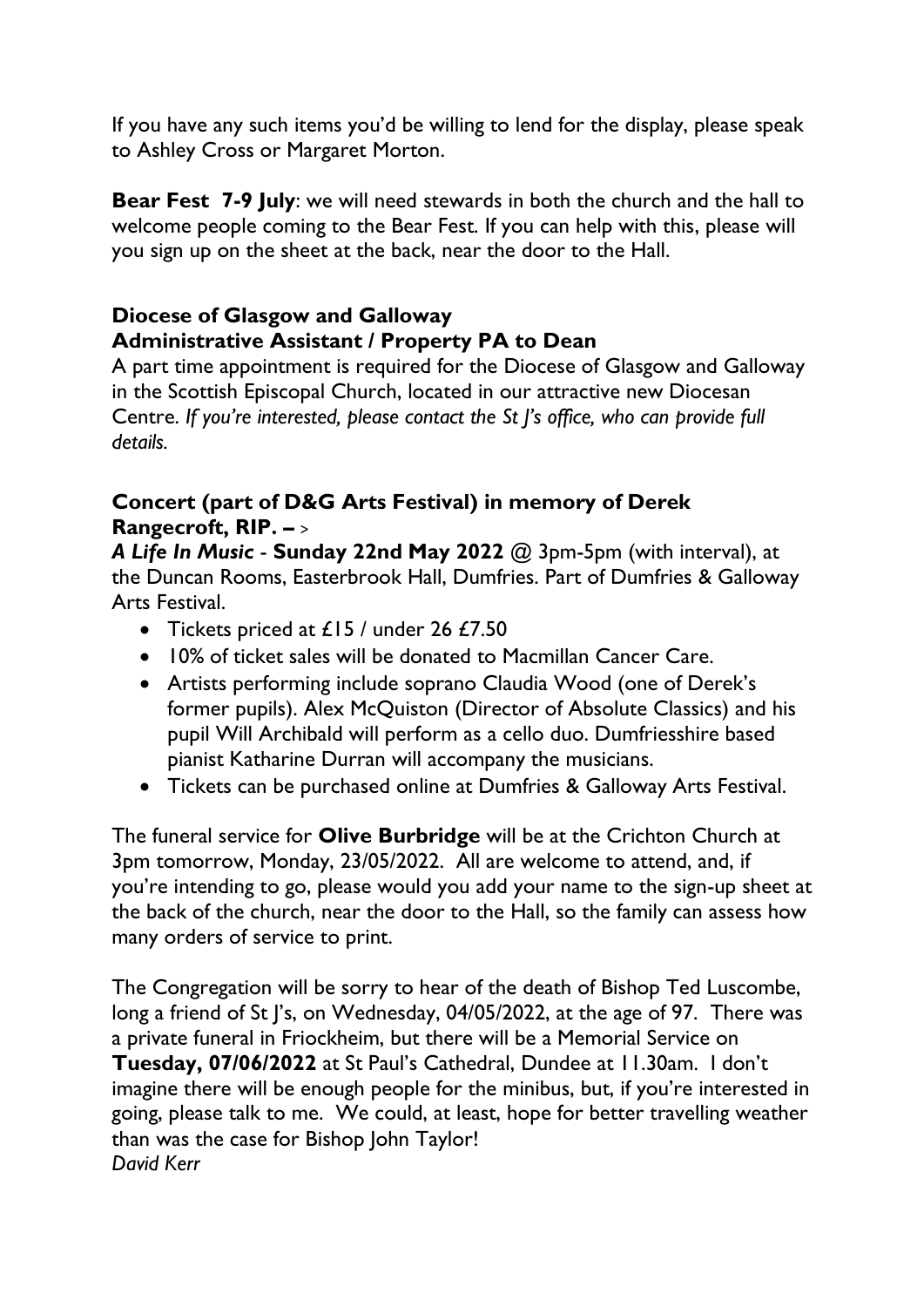*Simon Lidwell says…*Do you remember the trees that were used by All Age a (considerable) while ago when it still met in the hall? Anyway, they are going to be re-used in the 'Bearfest' and I'm arranging refurbishing them.

I'd like to invite the Congregation as a whole to participate in this; the date set is **Sunday, 22/05/2022 at 4pm**. Materials and instructions will be provided. We will be adding thoughts and quotes to the leaves as well, so that people can see 'spiritual fruits' when they look up.

#### *MOOL (Massive Outpouring of* Love) tell us…

#### **International Street Food Festival**

Thanks to a grant from the New Scots Refugee Integration Delivery Project, we will be running an International Street Food Festival in Dumfries Dock Park on 5th June 2022. We're really excited about the prospect which we hope will showcase all the benefits which our society and area receive from the arrival of people with other cultures, skills and outlooks.

In addition to sharing different kinds of food we also want this to be a chance to share other aspects of our cultures. Whether it's music, dance, storytelling or any other part of life, we want to share and celebrate our diversity. If you've got any suggestions skill sharing, please get in touch. If you know anyone who might be able or willing to contribute by sharing a skill from another culture please ask them to get in touch too. <https://www.mool.scot/>

Some of you may be aware that a small Women's Group (the group, not the members!) have been meeting in the Hall on Monday mornings, since the beginning of April. People may have heard of 'Men's Shed', a similar type of men's group, which meets in various small halls and the like, to share and offer skills, support, friendship and the like. The group that meets at St J's is called the Hens' Den and St J's is glad to be able to provide a space for them to meet.

Following a successful funding application, there will now be **three** groups (a men's group and an art therapy group, as well as the existing women's group…snappy names, I'm assured, to follow) meeting, all on a Monday, for 2 hours each, from 10.30am until about 17.30, from 30/06/2022 onwards. This is a 'double win', as we are able to welcome new people into our premises…and the groups will also be making a contribution, in consideration of the use of the hall. Please bear in mind, though, that it puts the main Hall out of action on Mondays during the day, though there would be no objection to using the toilets, kitchen, flower cupboard and Choir Vestry. The groups may very occasionally be using the kitchen for more than just teas & coffees, but we'll try